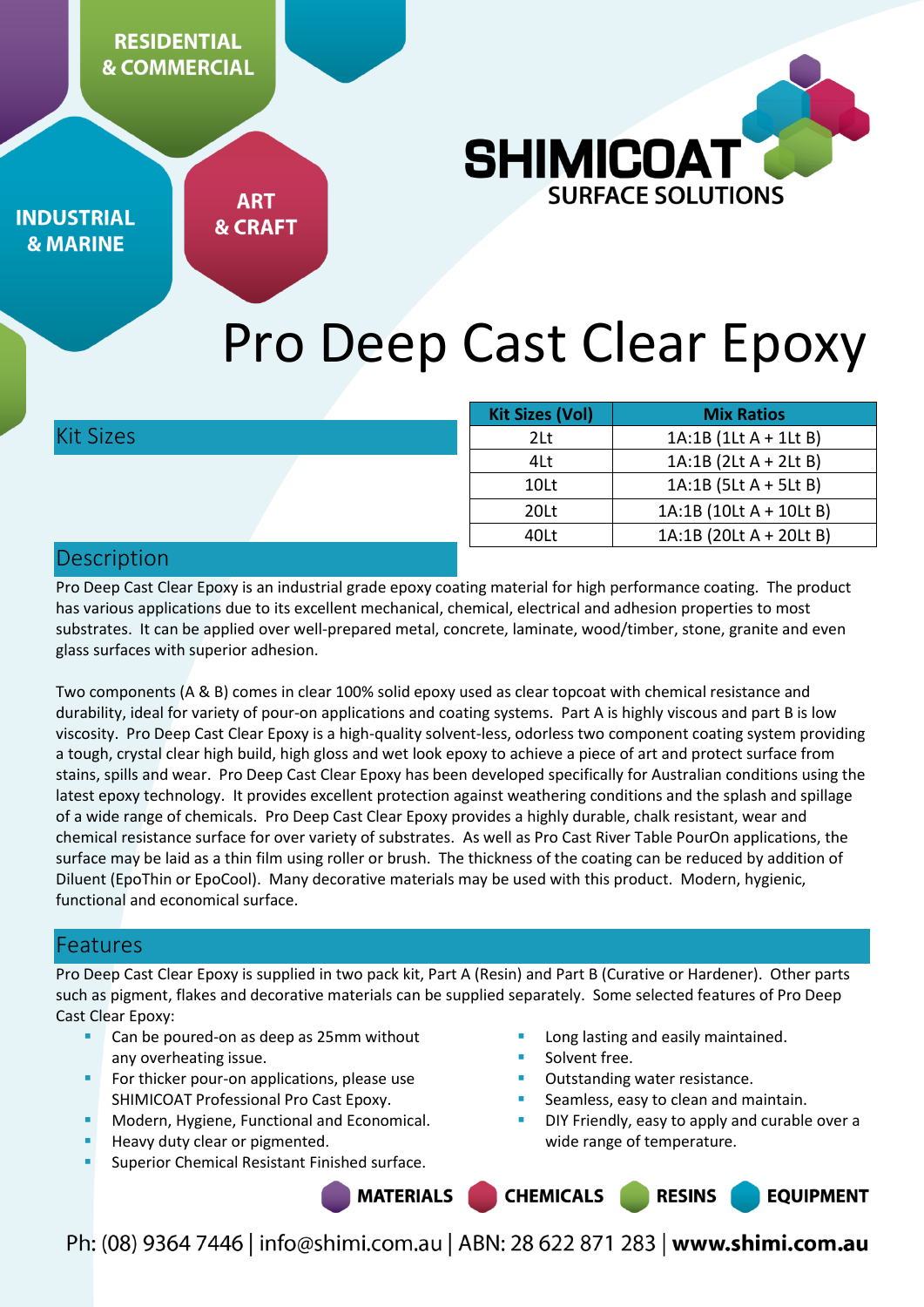

#### Usage

#### 1A:1B by volume

Volume of epoxy blend shall be equal to cavity to be filled

# Applications

PourOn, Roller, Brush or Squeegee.

EpoThin or EpoCool can be used up to 10% concentration to cool down exothermic reaction of epoxy resin with curing agent.

# Dry Time at 25°C

| <b>Each Pour:</b>        | 25mm (more can be applied in cool conditions)            |
|--------------------------|----------------------------------------------------------|
| Mix Ratio                | 1 Part $A + 1$ Part B (1A:1B)                            |
| <b>Pot Life:</b>         | 45 minutes at 25°C                                       |
| <b>Tack Free:</b>        | 2-3 hours                                                |
| Thin Film Set:           | 8 Hours (Min, depending on temperature and humidity)     |
| <b>Shallow Cast Set:</b> | 24 Hours (Min, depending on temperature and humidity)    |
|                          | 25mm Max                                                 |
| <b>Dry Cured:</b>        | 12-16 hours – Foot Traffic (depending on temperature and |
|                          | humidity)                                                |
| <b>Fully Cured:</b>      | 7 days                                                   |
| Re-Coat:                 | Over night                                               |

## Clean Up

Thinner & Diluent (Blend of Solvents).

#### Preparations

Clean and dry surface. Ensure surface to be coated is free of all dirt, grease, oil, paint, curing agents and other contaminants. Removal of Oil Contamination by degreaser and alkaline cleaning pressure wash Acid-wash to enhanced surface porosity and etch the surface. Ensure moisture free surface. Allow to completely dry, run Dry Test. Place a piece of plastic over a small area, tape the edges and leave for 1 hour. Remove plastic, if there is no moisture on either surface, concrete is sufficiently dry. Ideally, always consider surface grinding and removal of loose materials. Grinding is always advisable prior to application of all Shimicoat Epoxy products, to maximize adhesion. For further information, please refer to SHIMICOAT Instruction for "Surface Preparations".

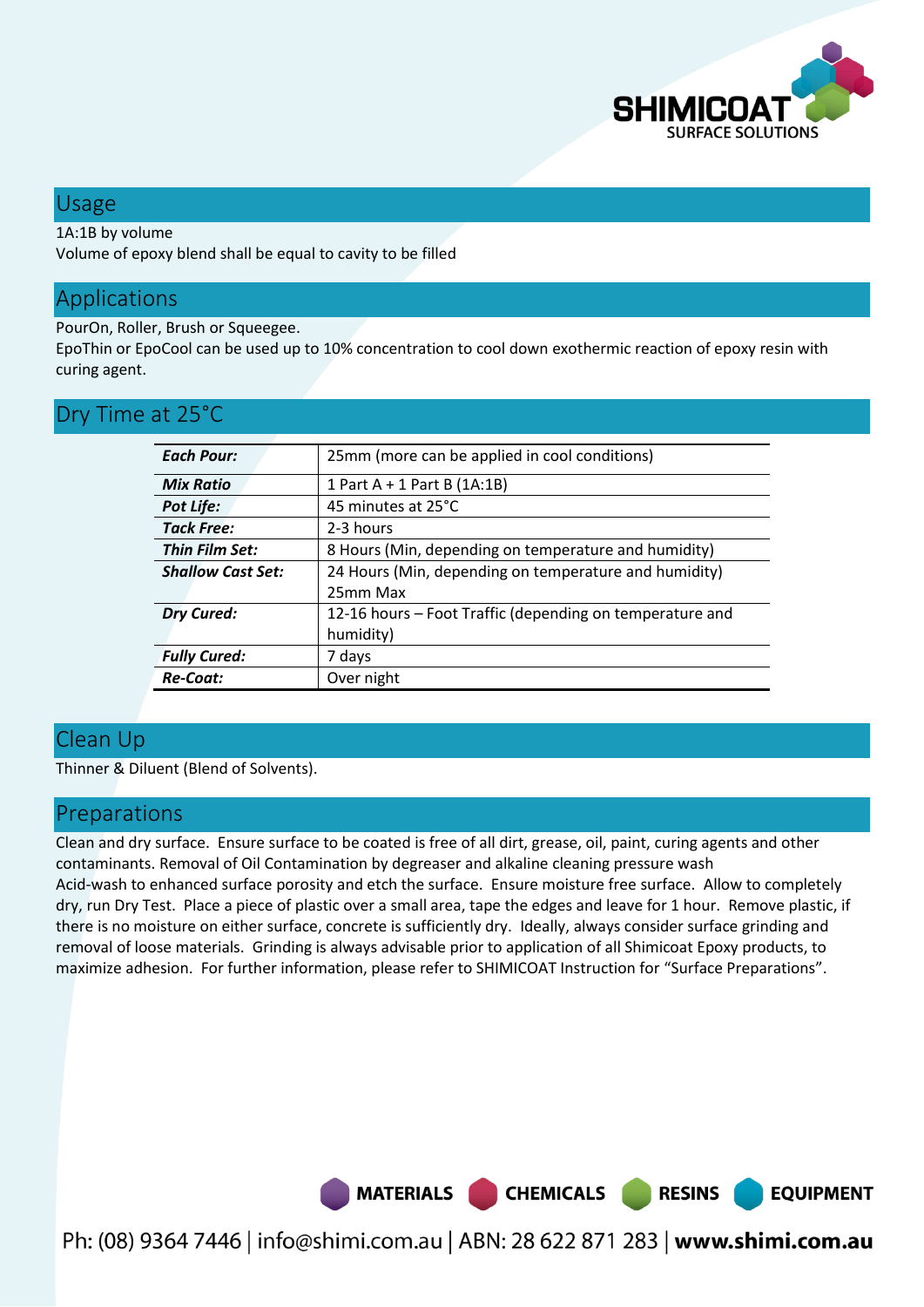

# Specifications

| Physical & Chemical properties of Pro Deep Cast Clear Epoxy: |                                                      |  |  |
|--------------------------------------------------------------|------------------------------------------------------|--|--|
| <b>Mix Ratios</b>                                            | 1A:1B (Volume) or 1.1A:1B (Weight)                   |  |  |
|                                                              | For Example: 1Lt of A $(1.1Kq)$ & 1Lt of B $(1Kq)$   |  |  |
| Pot Life @25°C                                               | 45 <sub>min</sub>                                    |  |  |
| <b>Colour of Blend</b>                                       | Available in All Australian Standard AS 2700 Colours |  |  |
| <b>Specific Gravity (SG) of Blend</b>                        | 1.0                                                  |  |  |
| Low Profile Coverage (Kg/sqm)                                | Roller Application (200micron) - 0.2Kg of Blend per  |  |  |
|                                                              | sqm                                                  |  |  |
| Maximum Temperature Surface Exposure (°C)                    | 140                                                  |  |  |
| <b>Initial Cure Time (Hours)</b>                             | 24Hours                                              |  |  |
| <b>Ultimate Cure Time (Days)</b>                             | 7 Days                                               |  |  |
| Compressive strength (ASTM D 695-85)                         | 80-90                                                |  |  |
| Tensile strength (ASTM D 638-86)                             | 50                                                   |  |  |
| Flexural strength (ASTM D 790-86)                            | 80-90                                                |  |  |
| Hardness shore D (ASTM D2240-86)                             | 81                                                   |  |  |
| <b>Abrasion Resistance (ASTM D4060-90)</b>                   | 0.056 g/1000 cycle                                   |  |  |

Ph: (08) 9364 7446 | info@shimi.com.au | ABN: 28 622 871 283 | www.shimi.com.au

MATERIALS CHEMICALS RESINS

**EQUIPMENT**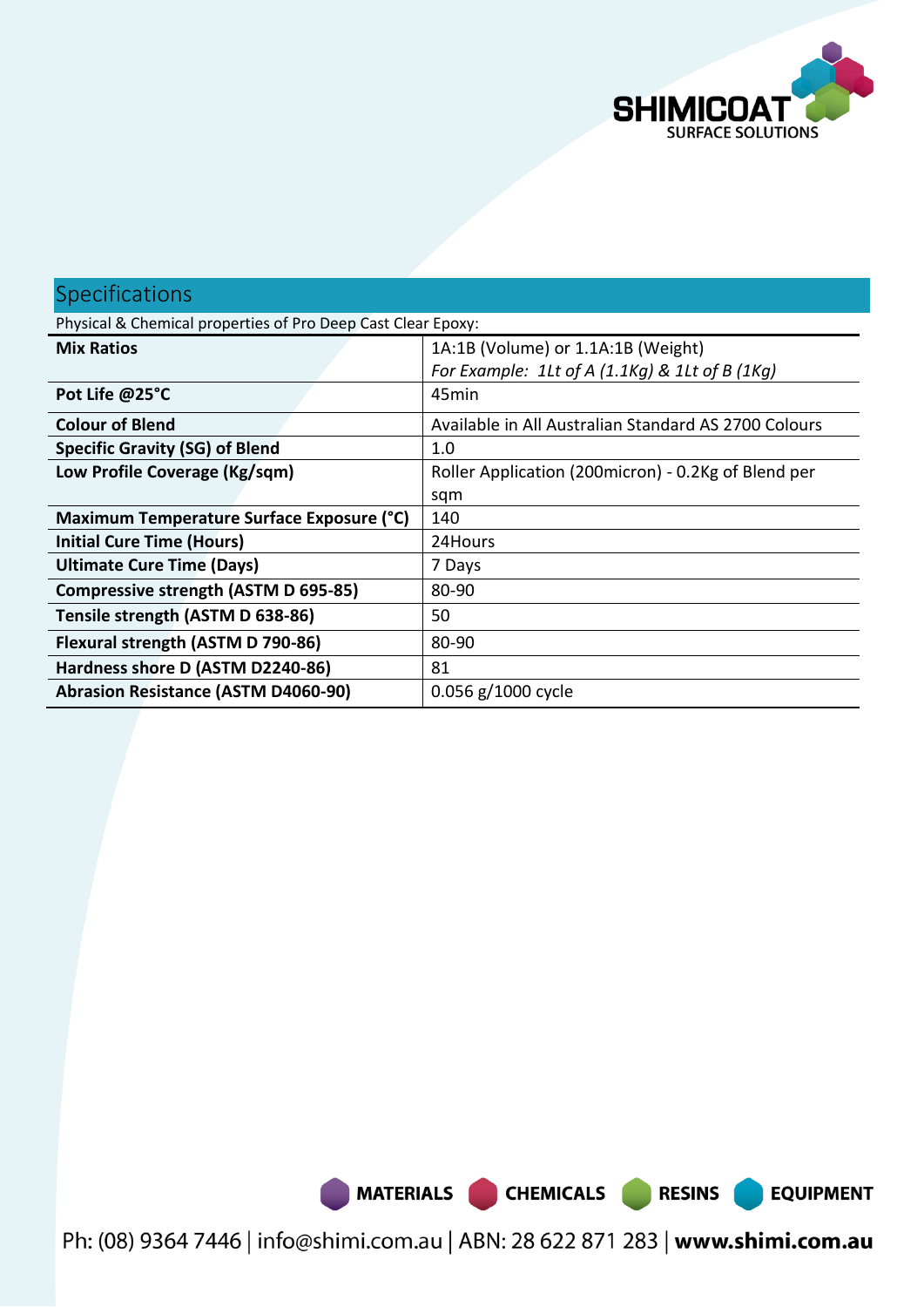

| Media                                                               | Reagent                   |                                          | Rating           |  |
|---------------------------------------------------------------------|---------------------------|------------------------------------------|------------------|--|
|                                                                     | Hydrochloric Acid         |                                          | B                |  |
|                                                                     | Sulphuric Acid            |                                          | $\overline{C}$   |  |
| Acids                                                               | Acetic Acid               |                                          | B                |  |
|                                                                     | Nitric Acid (10% max)     |                                          | $\mathcal{C}$    |  |
|                                                                     |                           | Phosphoric Acid (25% max)                | B                |  |
|                                                                     | Sodium Hydroxide          |                                          | B                |  |
|                                                                     | Ammonium Hydroxide        |                                          | $\mathbf{A}$     |  |
| Alkalis                                                             | Potassium Hydroxide       |                                          | B                |  |
|                                                                     |                           | Sodium Hypochlorite (Bleach)             | $\Lambda$        |  |
|                                                                     | Xylene                    |                                          | $\mathbf{A}$     |  |
|                                                                     | Methyl Ethyl Ketone (MEK) |                                          | $\overline{C}$   |  |
|                                                                     | Diesel                    |                                          | $\Lambda$        |  |
| Solvents                                                            | Ethanol                   |                                          | А                |  |
|                                                                     | Acetone                   |                                          | B                |  |
|                                                                     | Kerosene                  |                                          | $\boldsymbol{A}$ |  |
|                                                                     | Petrol                    |                                          | A                |  |
|                                                                     | Wine & Beer               |                                          | $\mathbf{A}$     |  |
| Code                                                                | <b>Resistance</b>         | <b>Description</b>                       |                  |  |
| A                                                                   | Excellent                 | Suitable for Long term immersion         |                  |  |
| B                                                                   | Good                      | Suitable for Short-term immersion (Max 3 |                  |  |
|                                                                     |                           | days)                                    |                  |  |
| C                                                                   | Caution                   | Very short contact time is OK, spill and |                  |  |
|                                                                     | splash                    |                                          |                  |  |
| D                                                                   | Danger                    | Not Recommended                          |                  |  |
| Indicative reference only. Tested in laboratory conditions at 25°C. |                           |                                          |                  |  |

Specific resistance properties of Pro Deep Cast Clear Epoxy, in harsh chemicals.

#### Resistance properties of Pro Deep Cast Clear Epoxy:

| <b>Heat Resistant</b> | $140^{\circ}$ C                                                                                  | <b>Alkalis</b>            | <b>Resist Short term</b><br>immersion in all alkalis.                                 |
|-----------------------|--------------------------------------------------------------------------------------------------|---------------------------|---------------------------------------------------------------------------------------|
| Weather<br>Proofing   | All Epoxy Coatings may<br>yellow with time.<br>Weatherproof top coat<br>may be used if required. | <b>Salts &amp; Brines</b> | Resist continuous or long-<br>term immersion in all Salts<br>& Brine systems.         |
| <b>Solvents</b>       | Resistant to most<br>hydrocarbon solvents<br>and alcohols.                                       | Water                     | Excellent resist to<br>continuous or long term<br>immersion in fresh & Salt<br>Water. |
| <b>Acids</b>          | Resist splash and spills in<br>all acids.                                                        | <b>Abrasion</b>           | Excellent when fully cured<br>(7 Days)                                                |

MATERIALS CHEMICALS RESINS

**EQUIPMENT**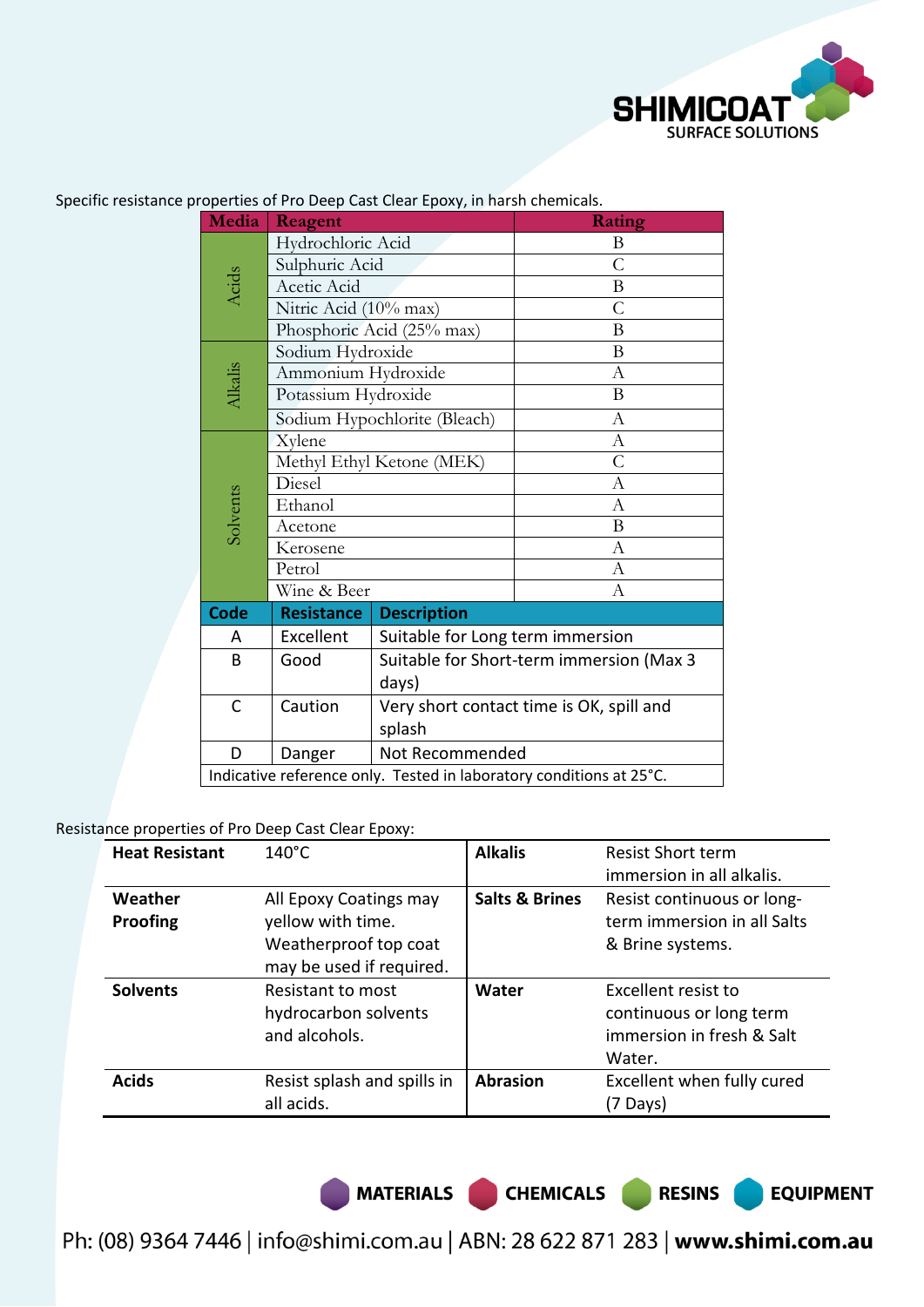

#### Direction

#### Mixing:

Mix thoroughly for a minimum 3 minutes manual or with mechanical mixer at low speed (750rmp Max). If mixing smaller portions mix at a ratio of 1A:1B by weight or volume. For example, to prepare 2Lt mix, add 1,000mL (1Lt) of Part B (Curative or Hardener) into 1Lt (2,000mL) of Part A (Resin). If colour required, add SHIMI COLOURS to the kit and mix again thoroughly.

- Ensure surface to be coated is dry, moisture can cause blooming and delamination.
- Pot life is approximately 45 minutes, work within 30min to ensure easy flow application.
- SHIMI COLOURS, SHIMI METALLIC or SHIMI GLITTERS should be first added to Part A (Resin). Mix slowly using drill mixer on low speed. Mix for a few minutes to ensure completely homogenized without lump. Pour the bend into your tray and apply directly on the surface using the roller.
- Use steady long strokes and avoid overworking the roller or pushing your roller too quickly as this may trap air bubbles in the coating.
- Do not apply if the rain is expected within 24 hours of application.
- Not recommended for use below 10°C or above 35°C.
- Keep the pail sealed when not in use. Avoid application on hot surfaces.

# *Pro Cast River Table, deep Pour-On Crystal Clear Epoxy 1A:1B*

SHIMICOAT offers a range of Clear Epoxy products which are industrial/commercial grade, 100% solid, in a two-pack kit labelled as "Part A and Part B". Part A contains *bisphenol A and epichlorohydrin* epoxy resin. Part B contains *Cycloaliphatic Amine* based curing agent.

Once, Part A is added to Part B, an exothermic chemical reaction occurs, generating heat to complete the curing process. All Epoxy products create heat during the hardening process. SHIMICOAT Pro Cast, River Table Clear Epoxy is slow curing, moderate and low heat generating product.

- 1. Once Part A is added to Part B, apply to your surface immediately, to cool it down.
- 2. The exothermic reaction of epoxy is resonated, if remains inside the pot, use and apply as soon as you can.
	- Empty the mix onto your surface, mould, river table void or other objects to release heat.
- 3. Plan your mix to be as minimal as possible to enable you to manage application within 20min.
- 4. If your project requires large quantity of Epoxy in ONE Pour, use SHIMICOAT EpoCool (Max 10%) to dilute epoxy and reduce heat generation. This slows down the curing process and ensures more moderate curing process. Apply up to 25mm each pour.



**RESINS** 

**EQUIPMENT** 

MATERIALS CHEMICALS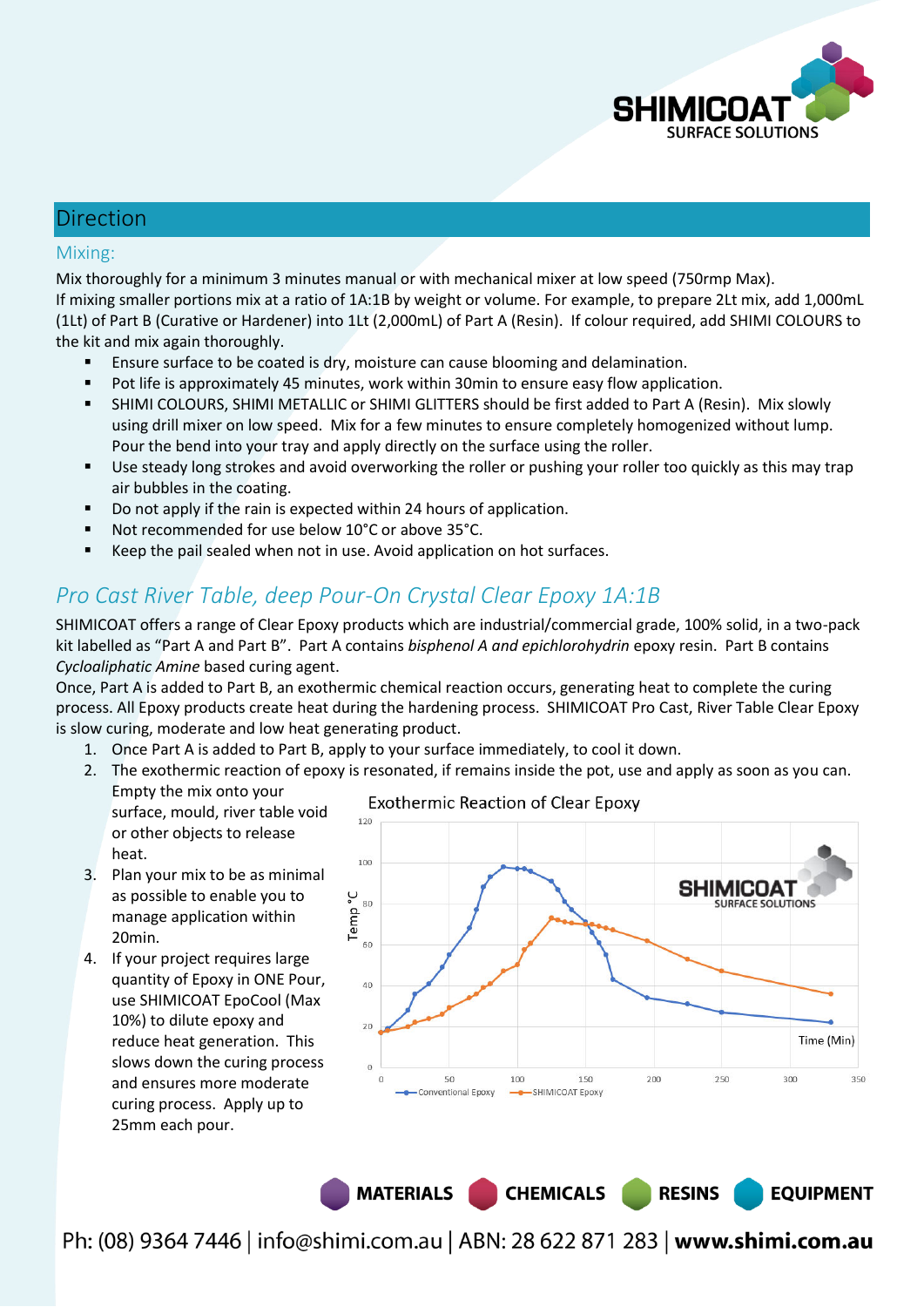

**EQUIPMENT** 

SHIMICOAT Pro Cast River Table Epoxy is a commercial grade casting epoxy resin for woodworkers and artisans allowing over 100mm of epoxy depth in a single pour! Pro Cast River Table is a one single pour save you money, time and effort! There's no need to multi-pour of thin layers and wait 24 hours for it to cure enough to add another layer of epoxy. No more sanding in between multiple batches of epoxy pours. SHIMICOAT Pro Cast River Table Epoxy cures to a crystal-clear appearance or can be tinted with our Pearlescent Powder Pigments to a unique soft pearl luster. This super clear casting epoxy is unmatched with exceptional clarity and high gloss finish surface. It is a high-performance commercial grade epoxy resin designed for a 24-hour cure time with a slow exothermic heat buildup and cool down to eliminate cracking and shrinkage. Use for creative table making, woodworking, art projects and wood turning to add endless special effects to projects. SHIMICOAT Pro Cast River Table Epoxy is also perfect for casting and see-through encapsulation of objects in your favorite clear vessel. For thick epoxy object casting applications, SHIMICOAT epoxy will cast over 100mm provided correct use of EpoCool and HeatSink materials, which significantly reduces overheating risks.

#### Commonly Asked Questions:

- 1. How to achieve ideal clear epoxy resin deep casting?
- 2. What is the secret to obtain a crystal-clear resin with no disappointing side-effects, such as bubbles, yellowing or shrinkage, or overheating?
- 3. How can we apply one SINGLE Pour-On Epoxy on our object?

#### Selection of premium epoxy

Identifying premium epoxy for your project is the most important step when deciding on selection of epoxy for your casting and Pour-On Application. Premium quality resin means the selected raw materials are supported by significant R&D backup and proven high performance. Many factors play important roles in epoxy pouring application to ensure nonoccurrence of the following detrimental effects on your finish epoxy:

Bubbling,

- Spongy and soft patches
	- Discoloration

**Crating,** Overheating,

Purity in epoxy is paramount. Premium epoxy formula contains all the elements to ensure high performance epoxy product. Some cheap epoxy products may contain sub-standard raw materials, certain particles of impurities and non-presence of important components. Your project is highly valuable and deserve high performance epoxy materials.

Not all the epoxy resin products available in the market are the same. It is important to identify ideal epoxy for your project.

#### Depth of PourOn Epoxy

Quantity and thickness of casting is one of the main criteria when selecting ideal Pro Cast River Table PourOn Epoxy. Pouring an important mass of resin may require using **a resin with a long Pot Life, that cures slowly.**

If the resin react fast and "kicks off" too quick, if the reaction is too sudden and it hardens too rapidly, the likelihood of shrinkage effects, yellowing, bubbles, crating, unsightly waves and irregularity on the surface is high.

Epoxy resin with a slower cure time, allows the whole mass cures uniformly, preserving a smooth surface and a perfect crystal clarity bed of epoxy.

MATERIALS CHEMICALS RESINS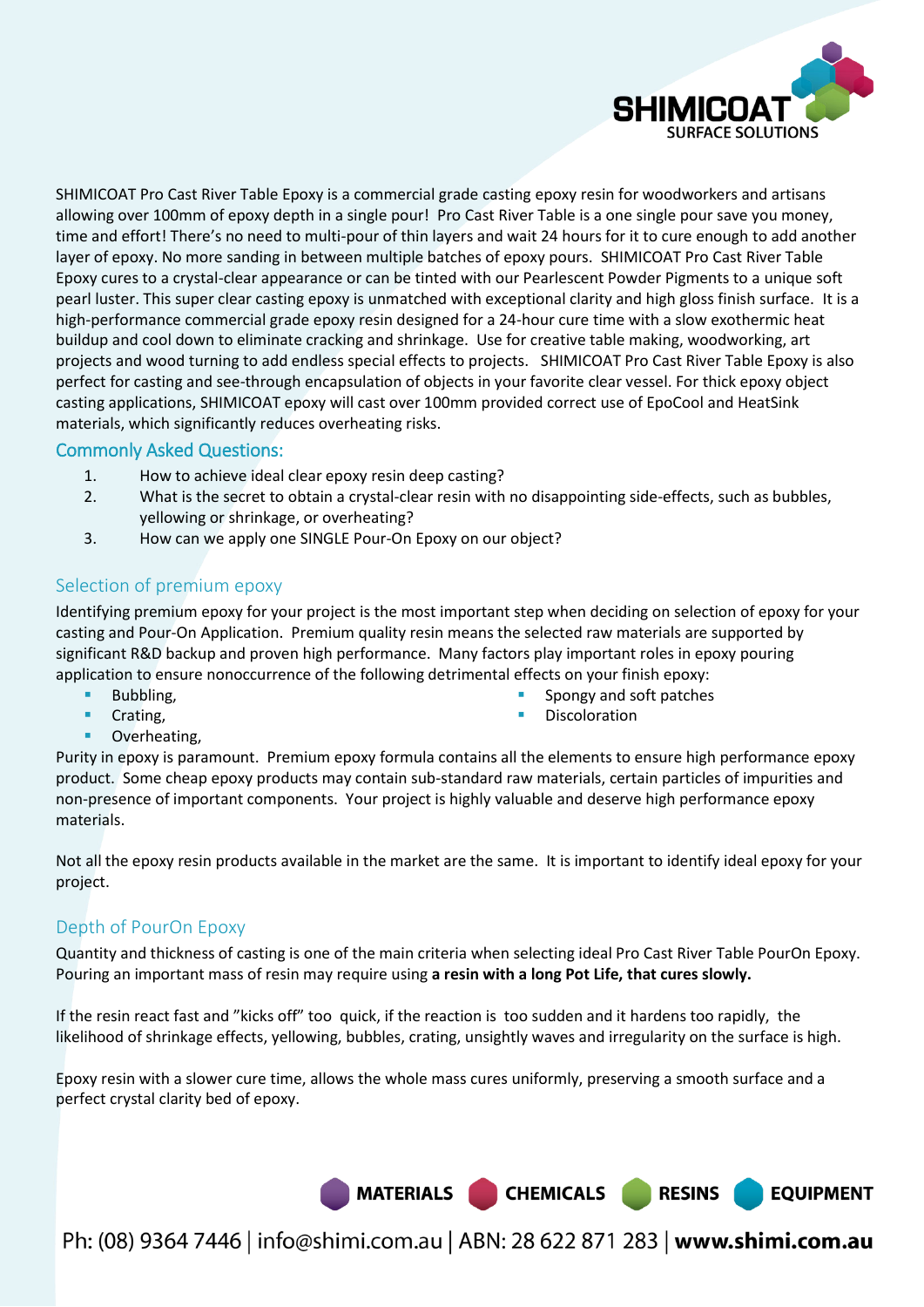

When using epoxy products with short Pot Life and rapid curing process, resin may be poured-on in multi-stages of lesser mass and thinner pours, which implies significant surface preparations between each pour. Furthermore, when considering epoxy PourOn in consecutive stages, it requires to wait until the first layer has cooled down to 20°C, then PourOn the second layer. Otherwise, the heat of the first layer will accelerate the cure of the second layer, implying possible negative side-effects of an uncontrolled exothermic reaction.

#### *Minimize air bubbles formation in Epoxy resin*

The higher the viscosity of the resin, the more difficult it is for the bubbles to naturally pop- up out of the resin body depth. Resins with low viscosity, similar to water, are easier to degas naturally. In addition, the stirring technique is another important parameter to control. It is also highly advised to use a flat spatula. Avoid round wooden sticks. If using electric mixer, use low speed to avoid creating additional air bubbles. Use blow torch or heat-gun to release surface bubble soon after pouring. DO NOT use naked flame touch, if you have flammable liquid in your workshop. SHIMICOAT Pro Cast River Table Epoxy has high viscosity and especially in cold temperatures (<25°C) may require EpoCool (up to 10%) to thin the resin. Addition of EpoCool has also extra benefit which is very important such as sinking heat and cooling act. As the temperature of exothermic reaction of epoxy components rises, it causes EpoCool to evaporate and escape the system. This phenomenon results in lowering the temperature of Epoxy mass and slower curing process.

When using any flammable liquid into your epoxy blend, please avoid blow torch with naked flame. Safety is Paramount.

#### Application

When pouring Epoxy resin (Part A) and Hardener (Part B), ambient air temperature should ideally be between 10°C to 30°C, the cooler the better. Avoid working in high humidity. Work space should be dirt and dust free, no fan or air circulation. The product is self-levelling and shall be applied over a levelled and flat work surface. The reaction of Epoxy resin, part A and Part B, is exothermic and generate heats. Use of Personal Protective Equipment are highly recommended:

- Safety Glasses or Goggles
- Disposable Plastic Gloves

As both epoxy liquids are clear, thorough mixing for a minimum of 3min is very important. Always pour Hardener (Part B) into mixing container first, then add the Resin (Part A). Hardener has a lower viscosity and will not stick to the mixing container sides and bottom as much as the resin (Part A) does, during mixing.

Stir with a paint stick or paddle mixer attached to a drill-mixer and mix at low RPM. Avoid whipping and the introduction of air. Scrape the mixing bucket sides and bottom to ensure compete mixing. For best results mix in one container then pour the mixture into the second clean container and thoroughly mix again followed by applying to your object.

*Pot-Life:* The mixed product inside the mixing container may begin to heat up after 30-40 minutes, shortening the valuable working time. Follow safety instructions at all times.

Slowly pour SHIMICOAT Pro Cast River Table Epoxy mix directly into a mold, casting vessel river table or void that you wish to fill. Continue pouring till you achieved the desired thickness and all mix is being transferred. Allow air bubbles to pop-up, use heat gun or butane blow torch to ensure no surface micro-bubble. Continue removing bubbles as needed up to 2 hours after final pour.



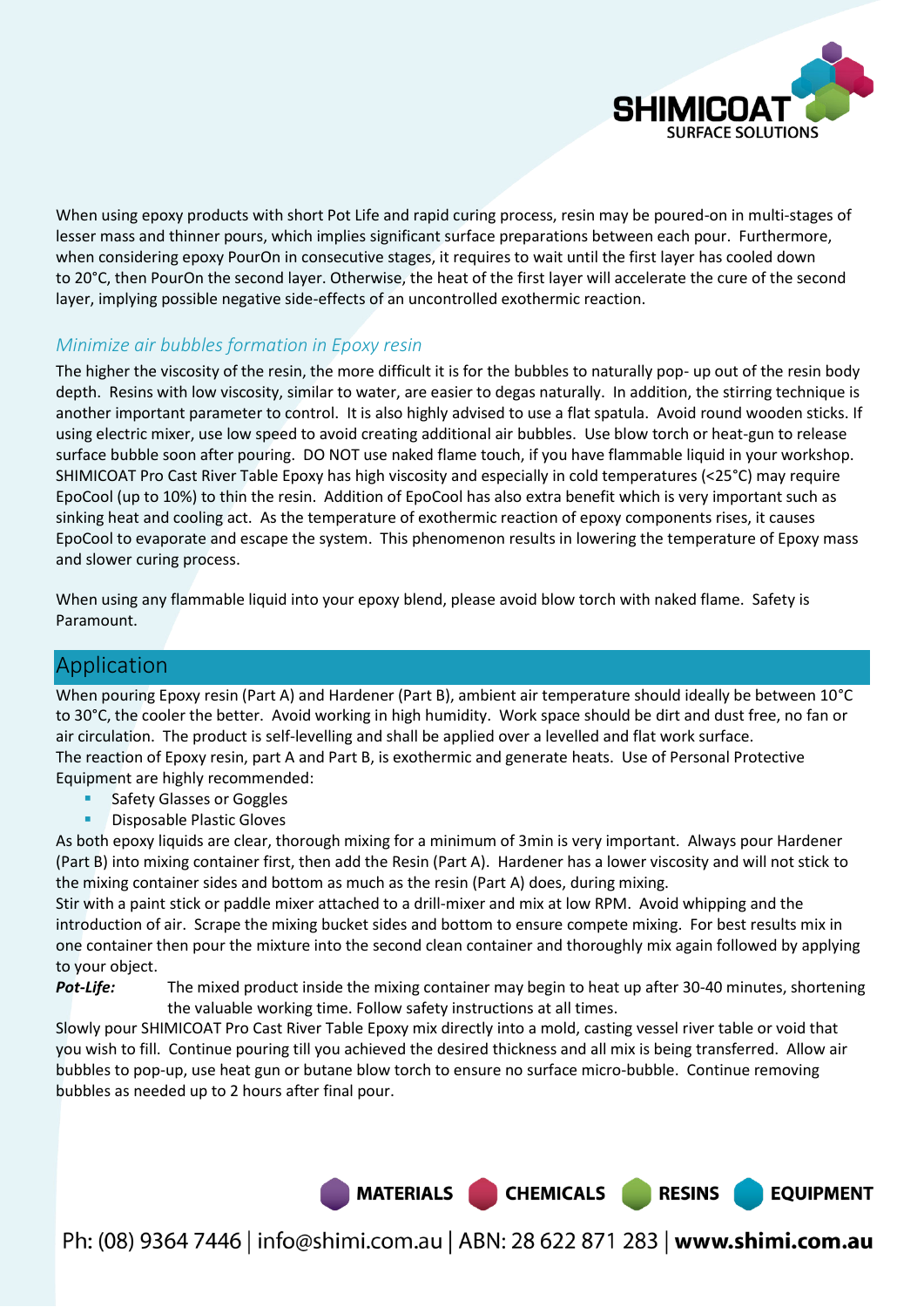

#### Temperature Control

Before applying Epoxy into your project, decide on how to prepare SHIMICOAT Epoxy for ideal casting. There are many ways to cool down and to minimize heat generation of epoxy. We recommend the following three methods:

- 1. Choose SHIMICOAT Pro Cast River Table Epoxy as your preferred formulation for your casting Project,
- 2. Add EpoCool at various concentration (depending on depth of Epoxy See below Table),
- 3. Add HeatSink into your object to cool down the bed of epoxy (ONLY if necessary, for super deep pour applications).

| <b>Pro Cast</b>          | Depth - Up To |              |              |              |
|--------------------------|---------------|--------------|--------------|--------------|
| <b>River Table Epoxy</b> |               |              |              |              |
| Volume - Up To           | 25mm          | 25mm         | <b>100mm</b> | Over 100mm   |
| 1 <sub>lt</sub>          | Mix & Pour    | 5% EpoCool   | 5% EpoCool   | 10% EpoCool  |
| 3 <sub>lt</sub>          | Mix & Pour    | 5% EpoCool   | 10% EpoCool  | 10% EpoCool  |
| 6 Lt                     | Mix & Pour    | 5% EpoCool   | 10% EpoCool  | 10% EpoCool  |
|                          |               |              | 5% HeatSink  | 5% HeatSink  |
| <b>15 Lt</b>             | Mix & Pour    | 10% EpoCool/ | 10% EpoCool  | 10% EpoCool  |
|                          |               | 5% HeatSink  | 10% HeatSink | 10% HeatSink |
| <b>30 Lt</b>             | Mix & Pour    | 10% EpoCool/ | 10% EpoCool  | 10% EpoCool  |
|                          |               | 10% HeatSink | 10% HeatSink | 10% HeatSink |

Formulate you PourOn Epoxy for ideal casting application:

Above table presents indicative quantities of additives.

#### **HeatSink**

HeatSink is white granular high density (D=2) that can be added to Epoxy once poured into the mould, river table, void or any other object.

It may be advisable to keep the HeatSink in freezer overnight and ad to the bed of freshly poured epoxy and allow it to sink and cool down epoxy.

**NOTE:** It is important to use EpoCool to thin epoxy and promoting air/gas release before pouring freezing cold HeatSink.

*HeatSink settles at the bottom of your object and form part of epoxy matrix.*

#### *Cure Time:*

The final epoxy pour may take 72 hours to reach full cure and ready for breaking out of the mould. Sanding and shaping can be done after 72 hours. Epoxy continues curing, over time and it normally reaches its optimal hardness after 7 days, however it continues to harden at it is aging.

#### Additional Pours

If you need to make a second pour to increase thickness, the first pour should be touch-dry and preferably no longer than 48hours elapsed. Once the second pour is achieved, bubbles may need to be removed. **NOTE:** If longer than 48 hours have elapsed between pours, scuff hardened epoxy surface with 120 grit or

finer sand paper may assist to ensure ideal inter-coat adhesion.

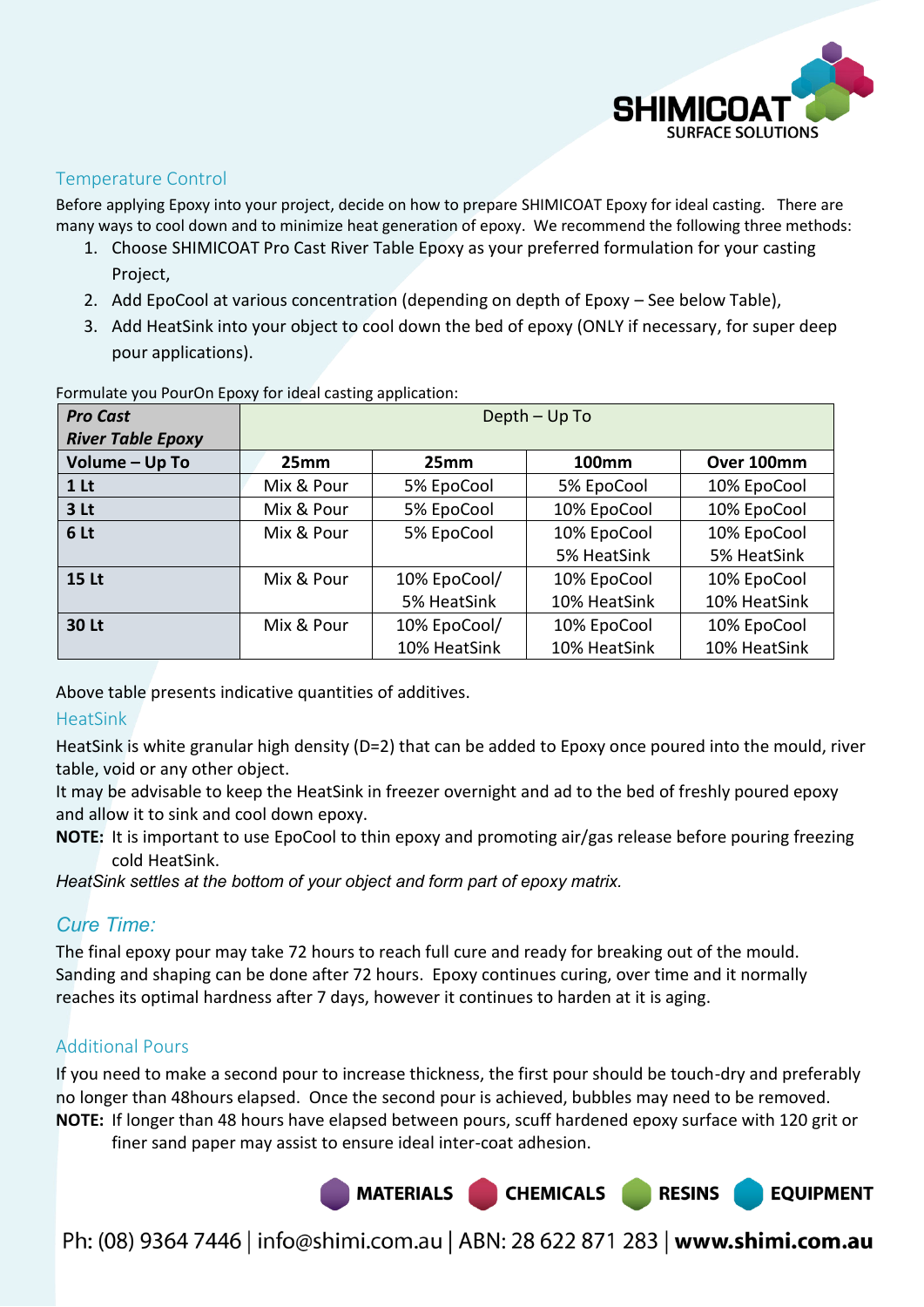

#### Food Safe

SHIMICOAT Pro Cast River Table Epoxy is Volatile Organic Compound (VOC) free, producing impervious surface that is hard and once fully cured, it is an inert polymeric plastic and fine for incidental food contact. The product is not antimicrobial. We do not recommend to be used as chopping board for cutting-on or prepare raw food on surface.

#### Clean Up

EpoThin - Thinner & Diluent (Blend of Solvents)

#### **Warranty**

The warranty on this product shall be limited to the replacement of defective unused materials, within one year of purchase. This material is for professional use. Please refer to Safety Date Sheet of the product for adequate ventilation and protection of eyes and skin. The end users shall take their own verification to ensure suitability and safe application the product.

#### Recommended Personal Protective Equipment (PPE)

| NO | <b>Area of Risk</b>       | <b>PPE Required</b>                               |
|----|---------------------------|---------------------------------------------------|
| 1  | Respiratory               | Disposable cartridge, Air Line, Half or full Face |
|    | <b>Eye Protection</b>     | Spectacles, Goggles, Shields or Visors            |
| 3  | <b>Hearing Protection</b> | Ear Muffs and Plugs                               |
| 4  | <b>Hand Protection</b>    | <b>Gloves and Barrier Creams</b>                  |
|    | <b>Foot Protection</b>    | Safety Shoes and Boots                            |
| 6  | <b>Head Protection</b>    | Helmets, Caps, Hoods and Hats                     |
|    | <b>Skin Protection</b>    | Hats, Protective Creams and Long Sleeve Gloths    |

#### **Exothermic Reaction of Clear Epoxy - Curing Process**



MATERIALS CHEMICALS

Ph: (08) 9364 7446 | info@shimi.com.au | ABN: 28 622 871 283 | www.shimi.com.au

**RESINS** 

**EQUIPMENT**